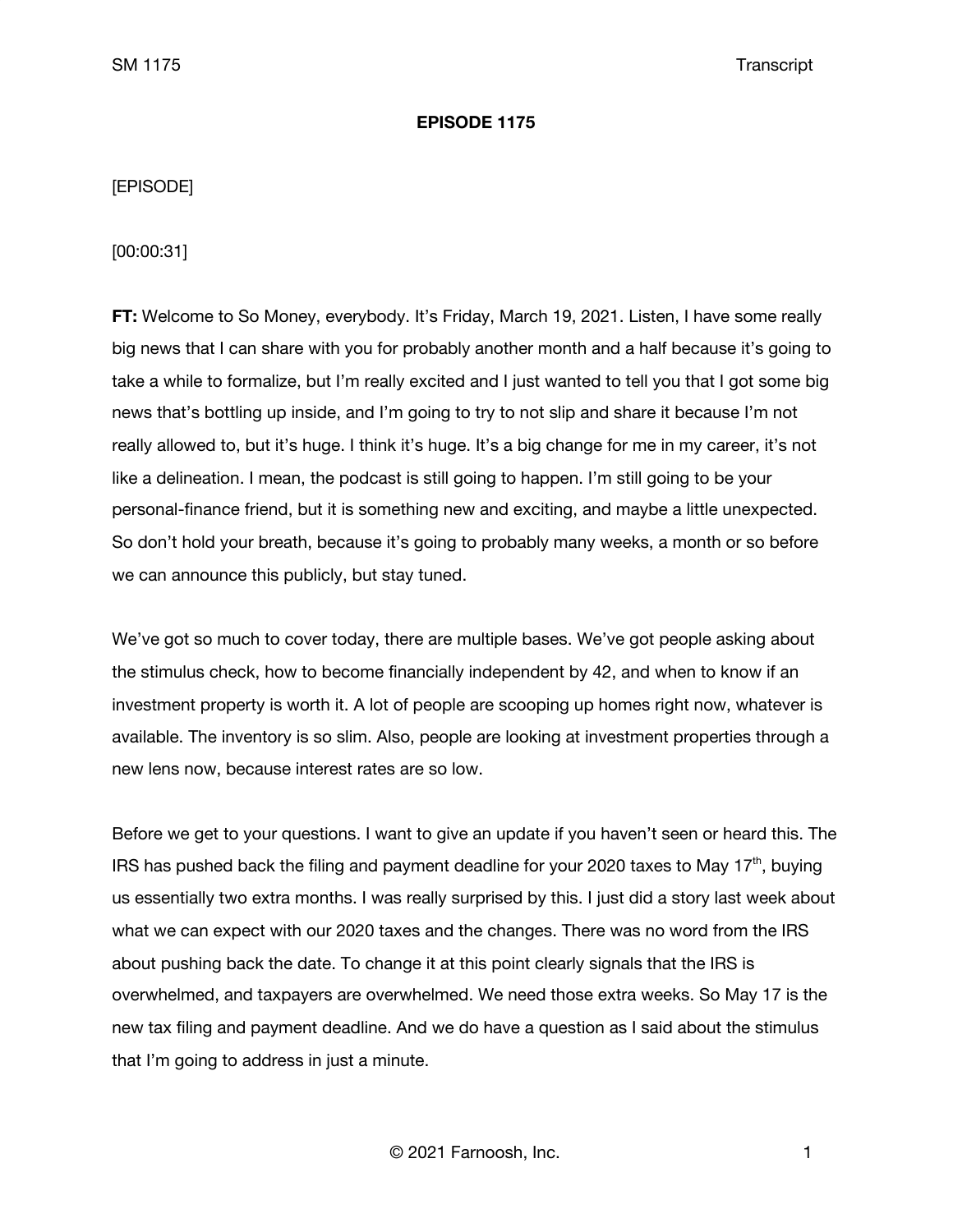Let's go to the iTunes review section and pick our reviewer of the week. This person will get a free 15-minute money session with me. This week, we're going to say thanks to Rich who left a review on Saturday saying, "Favorite podcast for walks. Farnoosh and I have walked more miles together than I can count since the beginning of COVID. This podcast has been inspiring, educational and helped me understand more about my financial picture. I originally started listening as a way to stay motivated while juggling paying student loans and contributing to retirement. However, this podcast recently inspired me to open up a 529 plan for my nephew when he was born in June. I've even convinced my parents that we should do this instead of presents. My brother and I have significant student loan debt and this would be the ultimate way to set up our next generation. Thank you, Farnoosh for helping me start powerful financial conversations."

Rich, my pleasure. I got goosebumps. You can email me, [farnoosh@somoneypodcast.com,](mailto:farnoosh@somoneypodcast.com) let me know you left the review or direct message me on Instagram @farnooshtorabi and I will hit you back with a link where you can pick a time for us to chat, maybe talk about those student loans. It's so nice to know that I've been able to be a companion on your walks and reminds me that I need to get out more. I've been waiting for the spring, y'all. The weather has got to get better.

Speaking of spring, the first day of spring is typically Persian New Year so Happy Persian New Year, Nowruz to all my Iranian Persian listeners. This is happening on Saturday, March 20th this year, the beginning of spring equinox. [Aidé shomā mobarak 00:04:14] to my Persian friends. This is a 13-day celebration, y'all. If anyone ever says Persians, Iranians don't know how to party, they are mistaken. We definitely know how to have a good time and also make it last. We're looking forward to seeing my brother and his girlfriend this weekend and just maybe cooking up some Persian food. Also, who am I kidding? We're going to order it in?

[ASK FARNOOSH]

[00:04:36]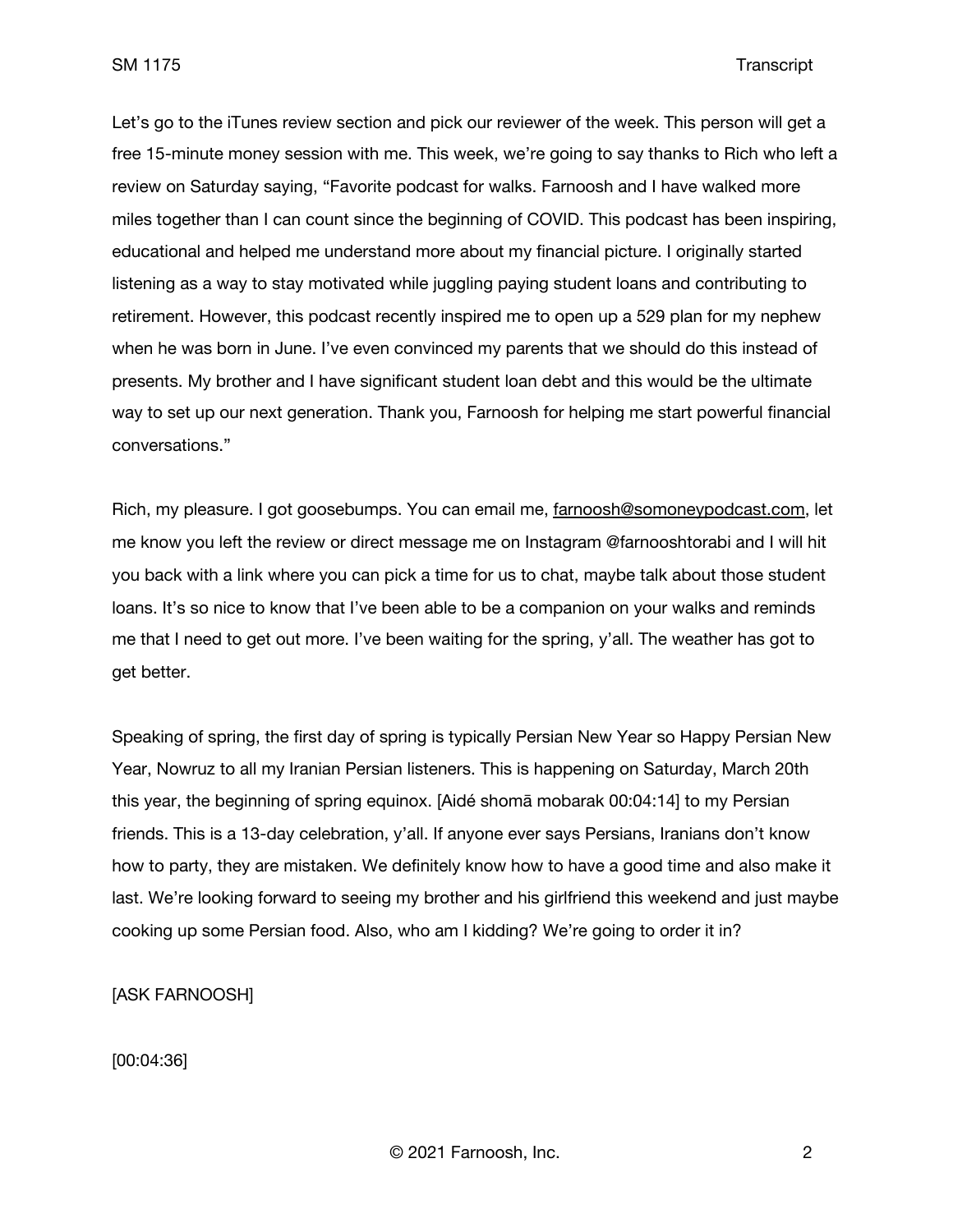**FT:** Let's go the mailbag, shall we?

[00:04:38]

We'll start with, Therese. She says,

[00:04:40]

**T:** "Hey, Farnoosh! I love your podcast. Whenever I need some motivation financially, I put you on and it makes me want to seize the day, kind of like when I'm getting ready to go out for an evening, I put on Beyoncé. You are the Beyoncé of money experts to me."

[00:04:54]

**FT:** I mean, honestly, there's no better compliment, Therese. I stopped in my tracks when I read that. Thank you so much. Here's what Therese is looking to solve. She says,

[00:05:04]

**T:** "Last year, I managed to save \$20,000 and I put all into my RRSP account."

[00:05:10]

**FT:** She's in Canada, so RRSP is  $-$  this is my aside. It's a registered retirement savings plan and sort of like maybe an IRA we would open up in the US. The RRSP account can be actually used for purchasing your first home. She says,

[00:05:28]

**T:** "In Canada, we can use this savings as a first-time homebuyer and so long as we pay back within 15 years, we aren't taxed."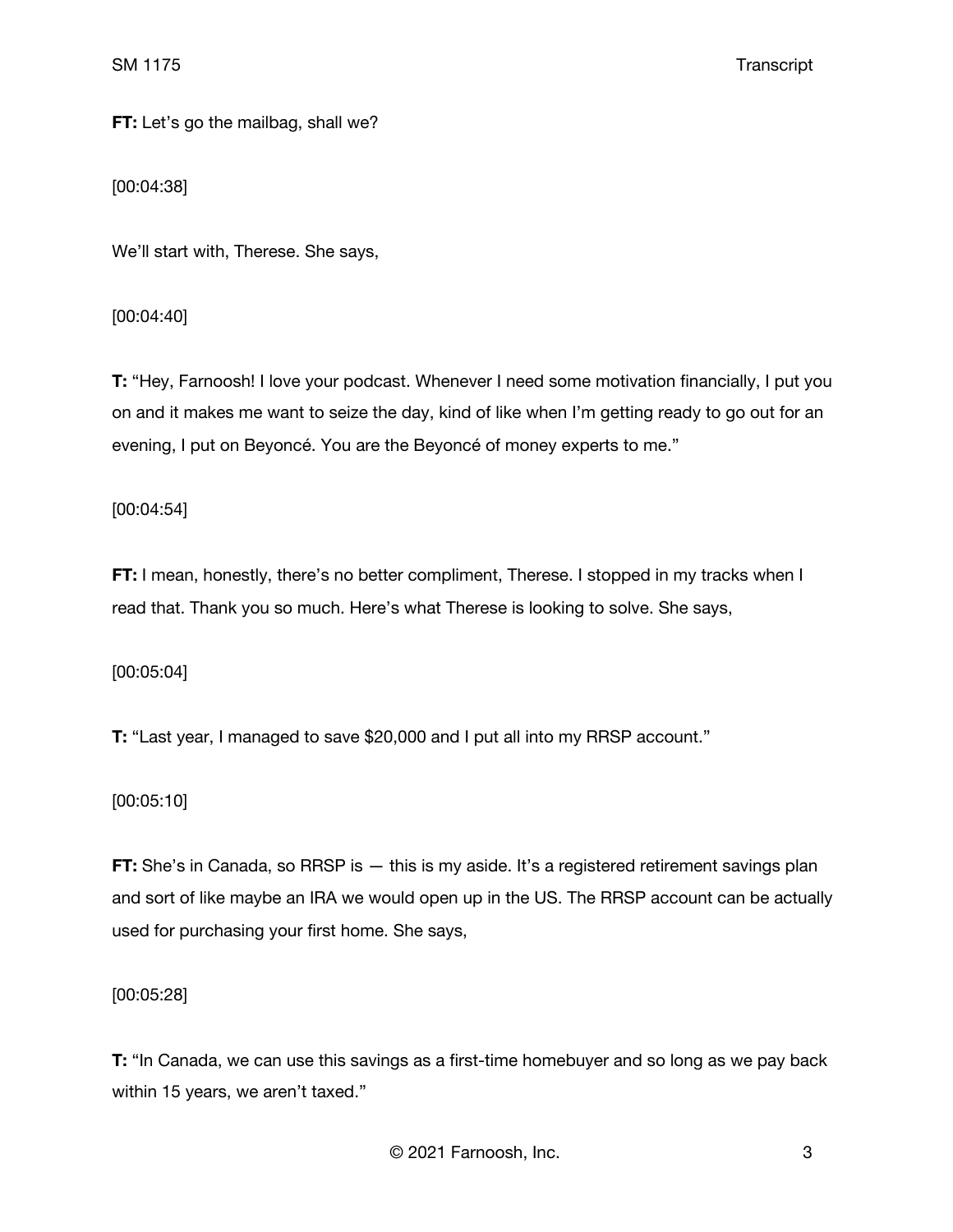[00:05:38]

**FT:** Cool. She says,

[00:05:39]

**T:** "My husband and I both recently bought a brand-new car as well and I was approved for line of credit, 4.5% interest rate, owing \$41,000. I'm not too worried because I know I'm capable of saving large sums of money, but I'm wondering, should I pay the line of credit off as fast as possible or pay myself at the same time? Keep adding to my RRSP for example?"

[00:06:05]

**FT:** All right, Therese. Again, thanks for the Beyoncé reference, life has been made. To answer your question and I think what you're asking me is, which is more beneficial or which should I be more aggressive about, the car loan or my retirement account, the RRSP? My opinion just based on what you've given me here is to put more towards the RRSP. Here's why. I see this as really coming down to opportunity costs. I see less benefit to putting more of your money towards a relatively low interest car loan versus there's more benefit to putting those extra dollars in your retirement account, which if it's like a retirement account in the US. Historically, the returns have been better than 4.5% per year. That's compounding interest.

If the rate of return is potentially greater for your money in the RRSP over the long run, it's more than 4.5% you think, then mathematically, the opportunity is greater for your money for you in the RRSP. All said, you still want to make those car payments, you don't want to fall behind. In the states, car loans typically come with a term, like five years. So you do have this end date to that loan, which along the way you're making fixed payments towards, and as long as you're kind of on that plan and you can make those payments steadily — I mean, I've had a car loan, I still have a car loan. I could pay it down entirely, but the rate is so low. It's like 3%. The opportunity costs of me paying that off in one gulp, in one lump payment versus taking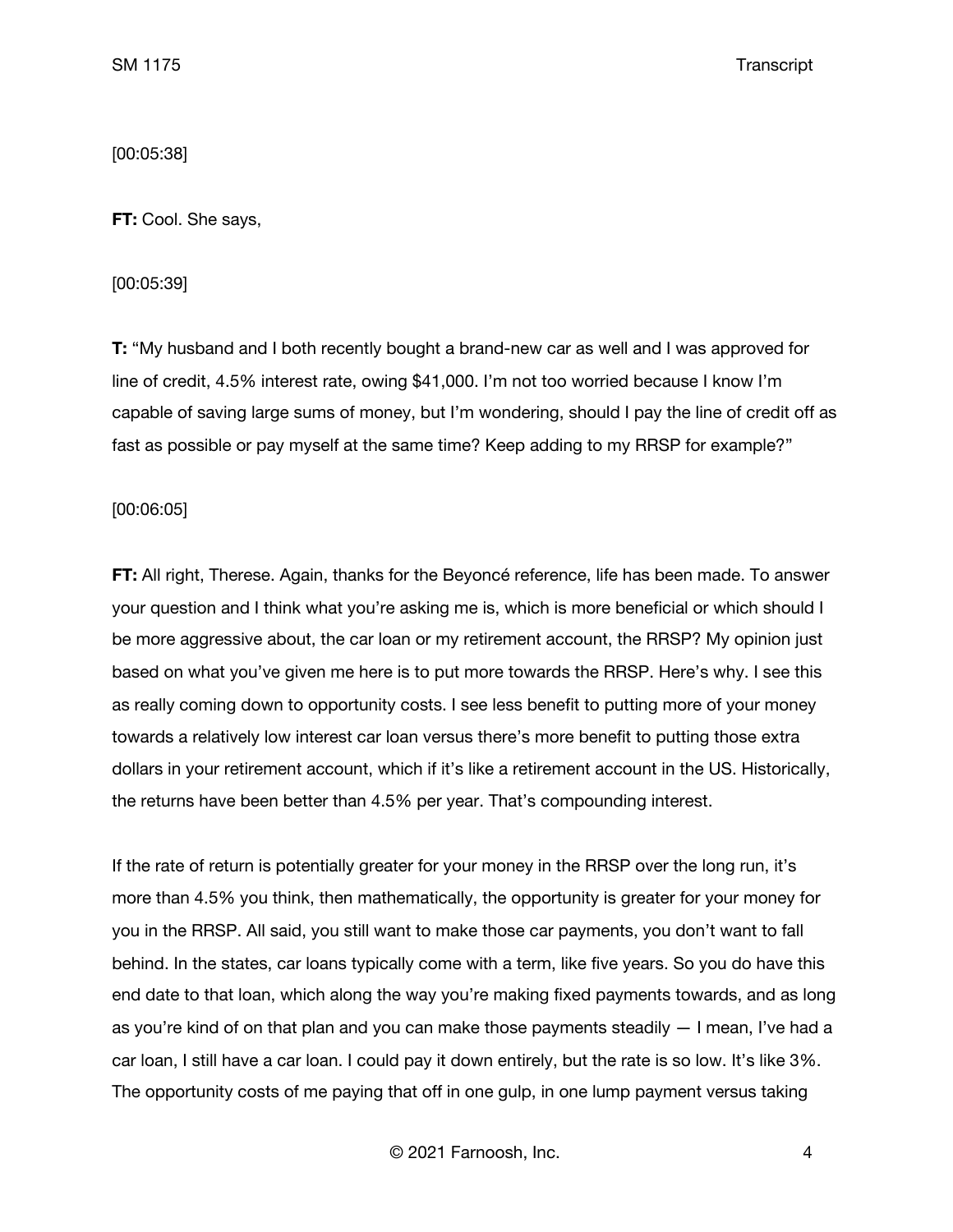that lump sum payment that I would have put towards the car loan and putting it into the stock market, the opportunity is greater in the stock market.

If that is also what you think is your case, I would just say play by the rules of that car loan, make those payments, the interest is relatively low. Therese goes on to say that she's going to get a sweet tax return this year because of the money that she contributed to her RRSP.

## [00:08:09]

**T:** "What would you do with the extra \$7,000 or \$8,000 of tax return money? Should I put it back into the retirement find and let it accumulate interest or make a dent in my car debt?"

### [00:08:21]

**FT:** I say go half seas. Why not? Here, you've got some money to play with. That's kind of the beauty of a windfall is that, it can afford you perhaps multiple options. So maybe put half of that \$7,000 or \$8,000 towards your RRSP, your retirement and the other half towards the debt. All right, Therese. Thanks so much for your question.

## [00:08:41]

Next up is Leah. With her stimulus questions, promise you there's going to be a stimulus question. She says,

## [00:08:47]

**L:** "The latest stimulus check threshold has been lowered and my income alone is qualified to receive this third check. But combined with my husband's income, then we are over the joint married threshold. I'm curious, what are the disadvantages of filing married separately. I don't want to file separately or receive the check, but lose out on other tax credits."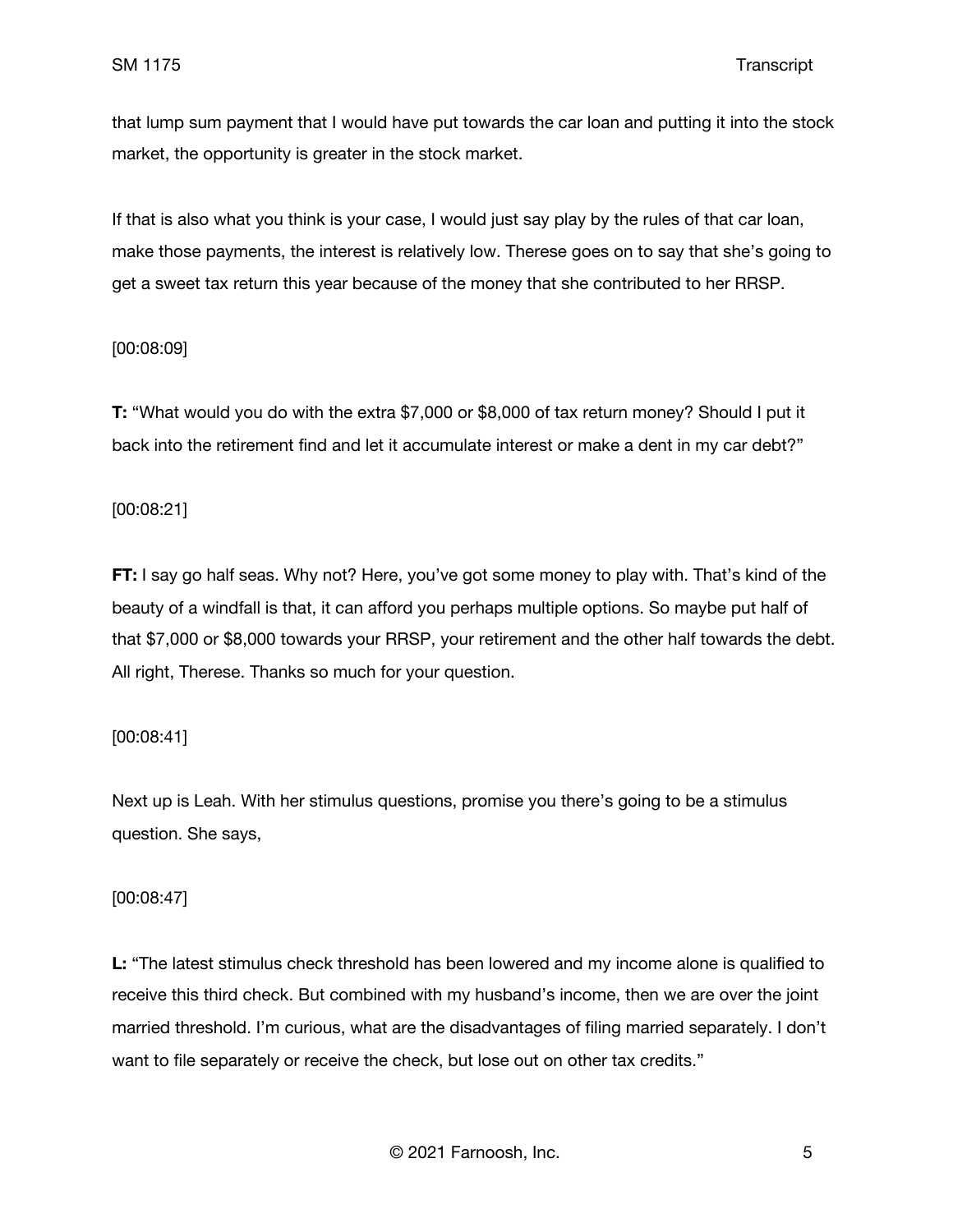#### [00:09:09]

**FT:** Thanks, Leah. Yeah, you're right. This is really about a calculation that I'm not the best person for. I want to preface all of this by saying, I'm not really a tax expert. I don't have a certification in taxes. A CPA would better help you in this case, because that person can do all the math. I don't know enough about your lifestyle and your life situation to know which tax breaks would relate to you and maybe what ones you would miss out on. That said I'm on H&R Block website. The general rule of thumb that many tax experts relay is that, it is usually more tax beneficial to file jointly. You're almost always better off filing married jointly, because many tax benefits are not available if you file separate returns. The most common credit deductions are unavailable on separate returns and they have a whole list here on their website. The earned income credit, dependent care credit, tuition credits, student loan interest deduction, child care credit, adoption credit. There's a special allowance of \$25,000 for real estate passive activities with active participation, all the stuff. Standard deduction if your spouse itemizes the deductions.

You may discover that while filing separately can earn you the stimulus check, the cost is great and it comes at the expense of missing out on these other tax breaks, which may amount to more savings for you in the end. I know that's what you know and that's what you came to me hoping to clarify without knowing again your life situation. It's hard for me to guess or estimate what credits you would miss out on and what the what the financial losses there potentially. I would recommend if you know a CPA who can get on the phone with you for 30 minutes and provide more of an educated guess, that may be worth it. It's a good question. The stimulus is not a little bit of money, it's a good chunk of money, so you want to be able to qualify for that if it's going to be helpful to you. But you also want to be mindful that you're not taking one step forward, two steps back. Good question.

[00:11:15]

Argil has a question about real estate. Argil says,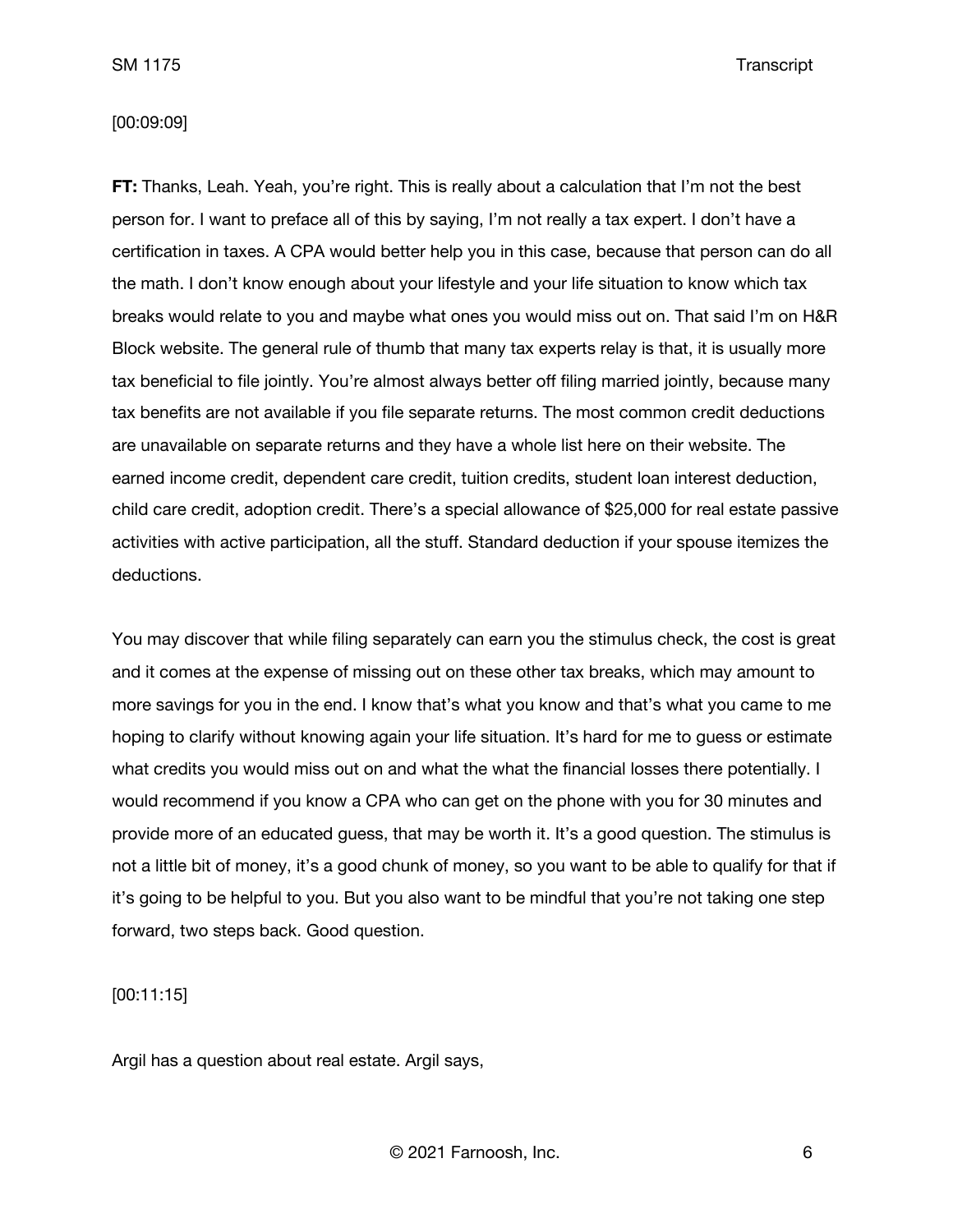### [00:11:18]

**A:** "My wife and I starting to get serious about buying our first home. We'd like to buy in 6 to 12 months. I have about \$100,000 in stocks in one stock in a single company. We are fortunate to have been given the stock decades ago when the price was significantly lower by a grandparent. The plan is to sell the stock for our down payment. As time goes by and the house purchase gets closer, I'm feeling more at risk about having this money in a single stock that could unpredictably lose value. I'm worried about that risk. Can you give me any advice on timing the sale of the stock and where we should keep the cash between the time we sell the stock and the time we buy?"

### [00:11:59]

**FT:** All right, Argil. Yes, you are on the money here. I agree that the time to sell is now or soon-ish, because the stock could drop significantly in the next few months and it may take far longer to rebound, to recoup those losses. You've owned the stock long enough as you know, so that you're just going to pay long-term capital gains, less than the short-term capital gains you would owe if you just held it for less than a year, so that's good. Your tax burden is not as high as it may have been, but I wouldn't wait much longer to cash out, given that the goal you are trying to afford with this money is just around the corner. There's no other timing advice here, other than do it as soon as you can. I will also mention that having just gone through this home sale of ours. Once you make an offer on a home, you have to pay the down payment pretty quickly after that, so there's not a whole lot of time. It does take a little bit of time to like liquidate a stock, transfer the cash over to your bank account, it could take a few days. Depending on your bank, it could take up to a week, right? Don't wait too long. Don't wait until you've made an offer on a home to cash out all that stock, because you may need that money sooner than later.

Do it, whatever is convenient for you, between now and next week maybe. Don't really tie my investment advice to timing the market. I time it to your goals. Your goal is around the corner, so you should sell the stock sooner than later. Once you've liquidate it, if you don't pay the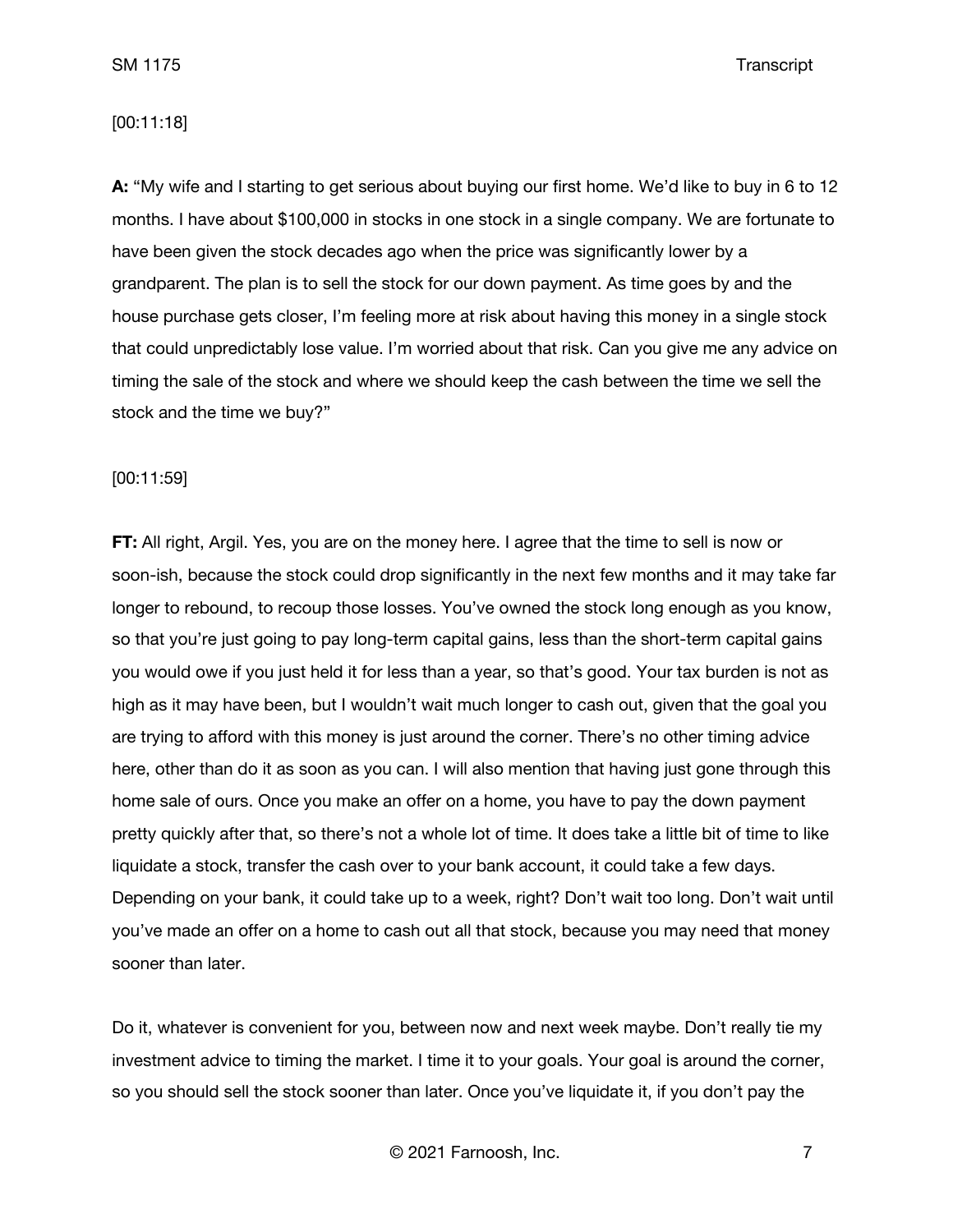taxes right away, make sure that you carve out a bit for your taxes, keep that in a safe account. The rest, put also in an FDIC insured bank account somewhere. Again, that's easy to access because when it's go time and you've made an offer on a home, things move quickly and you may need to either wire or have a certified check for the down payment. So make sure you're banking somewhere where all that is accessible to you. I would order checks because you just never know.

Especially in this COVID environment, getting to a bank — I remember, number we were trying to just get our money out of the bank, oh, it was so difficult. We could only go to a certain branch that was open and then we have to stay in our cars. There was all these protocol that was new, that we had to learn to just access our money. We had to play by those rules, which cause a bit of a delay, frankly. It would have been helpful to know all this before getting into the sale process. But keep it somewhere that liquid, where the bank has a lot of ways that you can access your money, whether that's a quick wire, maybe they've got hours were you can walk in and get a certified check or a way for you to drive through and get a certified check. You don't want that to slow you down. Maybe it's where you're already banking. I would just put it there. It's not about where am I going to get the best interest rate. This is money that you're going to need to tap in the next 6 to 12 months. It's not a lot of time, so it's less about growing the money this point, right? It's really about making sure that it is safe, it's not losing value and it is accessible to you.

### [00:14:55]

Next stop is our friend, Kim. Kim's got a question about early retirement. Kim is 32 years old, a musician, making a decent living through performing, teaching and commission. Kim says,

#### [00:15:09]

**K:** "Before the pandemic, I also had a nice W-2 job as a nightclub entertainer. With the live music industry on pause, I've been taking a moment to reflect on my workaholism. Even when gigs come back, I may only have 10 good years of performing left in me. When that time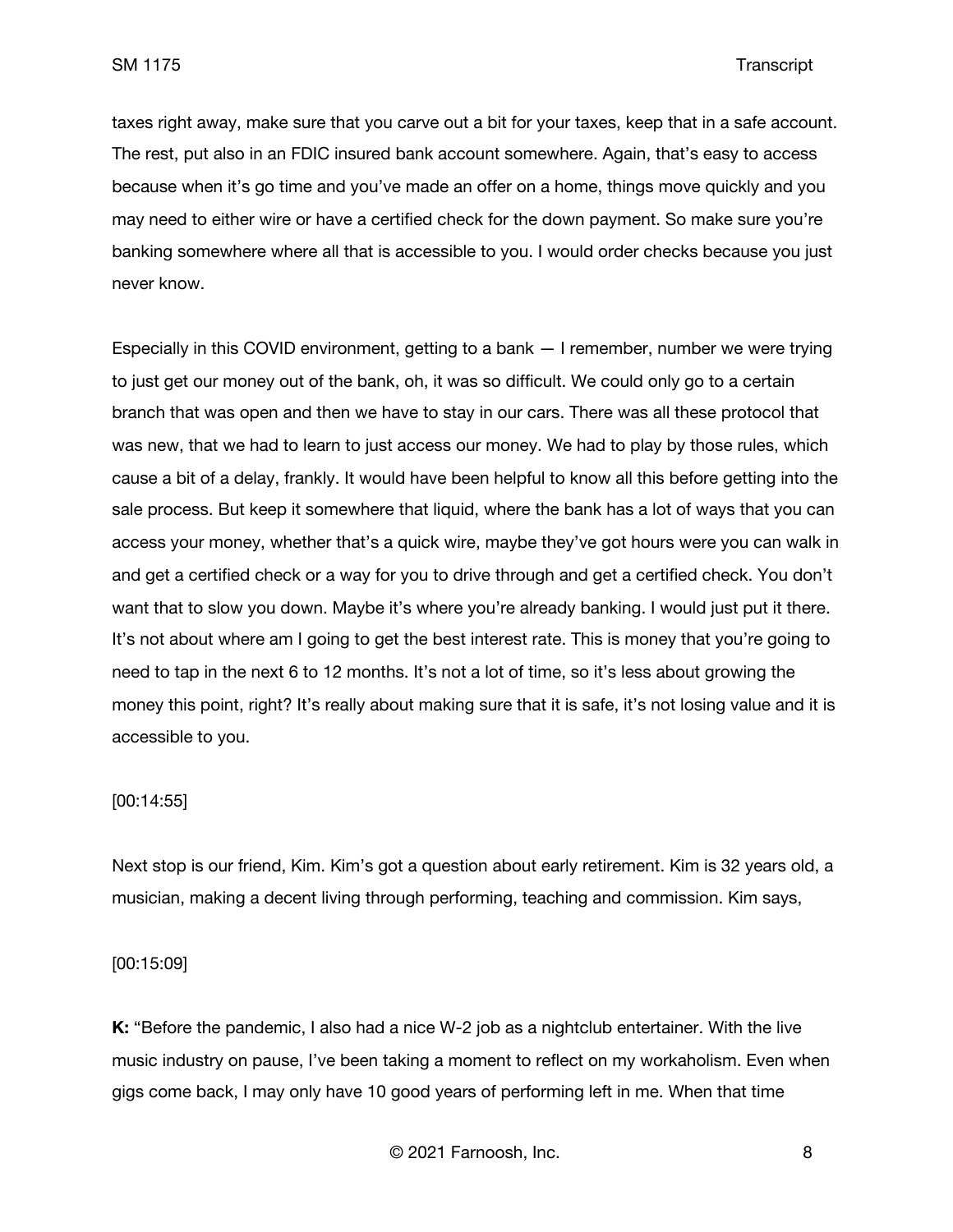comes, I would love to be financially independent. I have a 401(k), a Roth IRA, plus emergency savings for one year of rents and living expenses. I'm single, no kids, no debt. I'm comfortable budgeting and living lean, but I'd love some advice on how to start my strategy."

#### [00:15:44]

**FT:** All right. So I got some advice for you, Kim on a strategy towards more financial freedom soon. You want to do this in your 40s. I'm 40. I consider myself financially free. I still work because I love what I do and frankly, I need to work to be able to afford my lifestyle. I don't think I can just retire right now with my savings and that's okay. But I do feel free in the sense that my savings, my investments are affording me options in life, and I do feel like I'm in the pilot seat. I'm not reacting to things. I don't have my hands tied behind my back. I'm not depriving myself of anything that's really important to me. It depends on what your definition of financial freedom is, and that's the first part of this strategy is, what do you mean by "early retirement or financial freedom"? Does early retirement really mean retiring? I don't think so.

I'm going to take a big guess that in in your 40s, you're just going to like hang out and not be concerned about making any money. You are very talented it sounds like, and I think that you could parlay your skills maybe not to live performance if that's not what you want to do, but there's other things that you could do that you'd want to do, whether that's teaching or coaching, working in other industries like film. That definitely leverage talented musicians and artists like yourself. Thinking about what your picture or definition of financial freedom means to you 10 years from now. I know you probably want some mathematical advice like, "Oh! Maax out your Roth IRA, deposit X dollars a month into a portfolio," which definitely could be a smart strategy for you. I'm not negating that. But I want you to first answer the question about what you want, what are your goals? How do you want to feel? What do you want your day to look like? Does it mean not working at all? Another way to think about this is what is maybe your career path, your new career path in your 40s. What do you need to do now to set yourself up for success from a lifestyle career standpoint in your 40s, so that you don't feel like you're working the grind, that you're not overworked as I sense you are currently?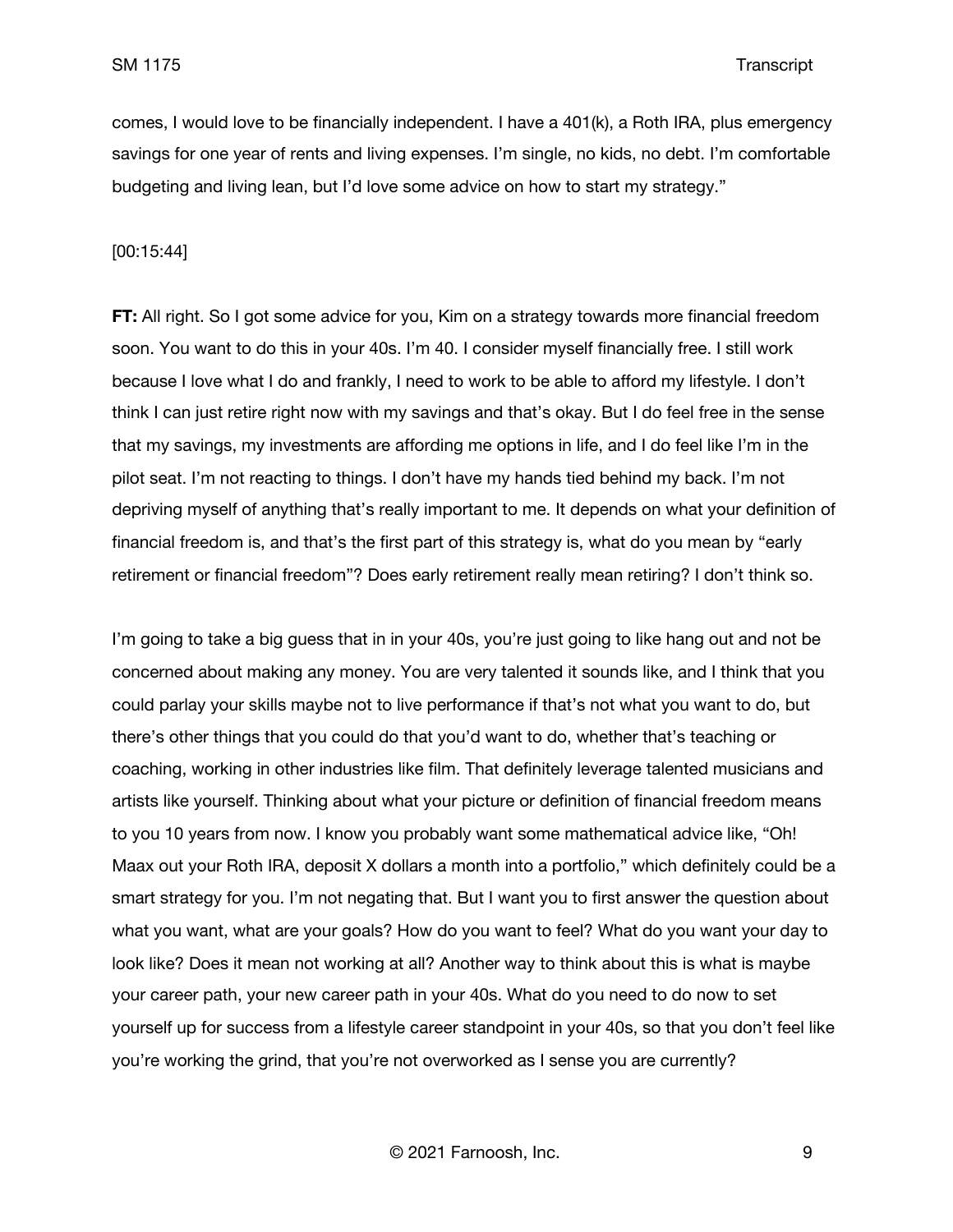This next decade, I see it really more as a transition, doing some of the things that you're currently doing, but then winding other things down and then maybe starting some new projects that will take you into your 40s, that will now define, redefine what your life is going to look like and how it's going to take shape in that decade. Very exciting. I mean, you do sound to me already pretty financially independent. But again, that just depends on your definition. You heard mine, but I have also heard, you have one year's worth of rent and living expenses. That's awesome. You're on a budget. You live lean, you're happy with all that, so I think you're in a fantastic place to afford the time now to decide your future with so much thoughtfulness and strategy. I know you asked about strategy, so thinking about what do I want my life to look like, feel like, what is the impact I want to make in my 40s, how do I want my day to be divided and then what is the work that I can do that can support that?

All the while, Kim you should continue to save for your future. Between now and next 10 years, how much do you want to have in the bank on top of what you already have so that your 40s can be spent doing the things that you love and less doing the things that you feel like you have to do to make money to support yourself. Because maybe you do have, instead of one year of runway, you have three years of runway. That doesn't mean you're just hanging out, but you're doing the things that you want to do and not chasing the money. You have created this question for yourself, this amazing safety net, but I do think that as you go through the years, you want to pay attention to the fact that when you hit 50, and 60, and 70, you may not want to work as much and you may want to go down to — you may want to dial it back to 50%, 30%, ultimately 0% of the work that you're doing now.

What is the money that you're going to need in your 50s, your 60s, your 70s? There's a lot of calculators out there that can help you with the math strategy part of this, but you've come to me hopefully wanting more of a mindset and a thought process behind all of this. If I were you, I would continue to invest in the ROTH. If you can also, the 401(k). Perhaps additionally a brokerage account. I have one where I maxed out my SEP IRA. As far as retirement accounts with tax benefits, like a good IRA, I'm sort of tapped out, so I got to go to the brokerage accounts, which are not necessarily retirement portfolios. You can access this money sooner than 59 ½, but you don't get the tax benefits per se. But there, I've created a diversified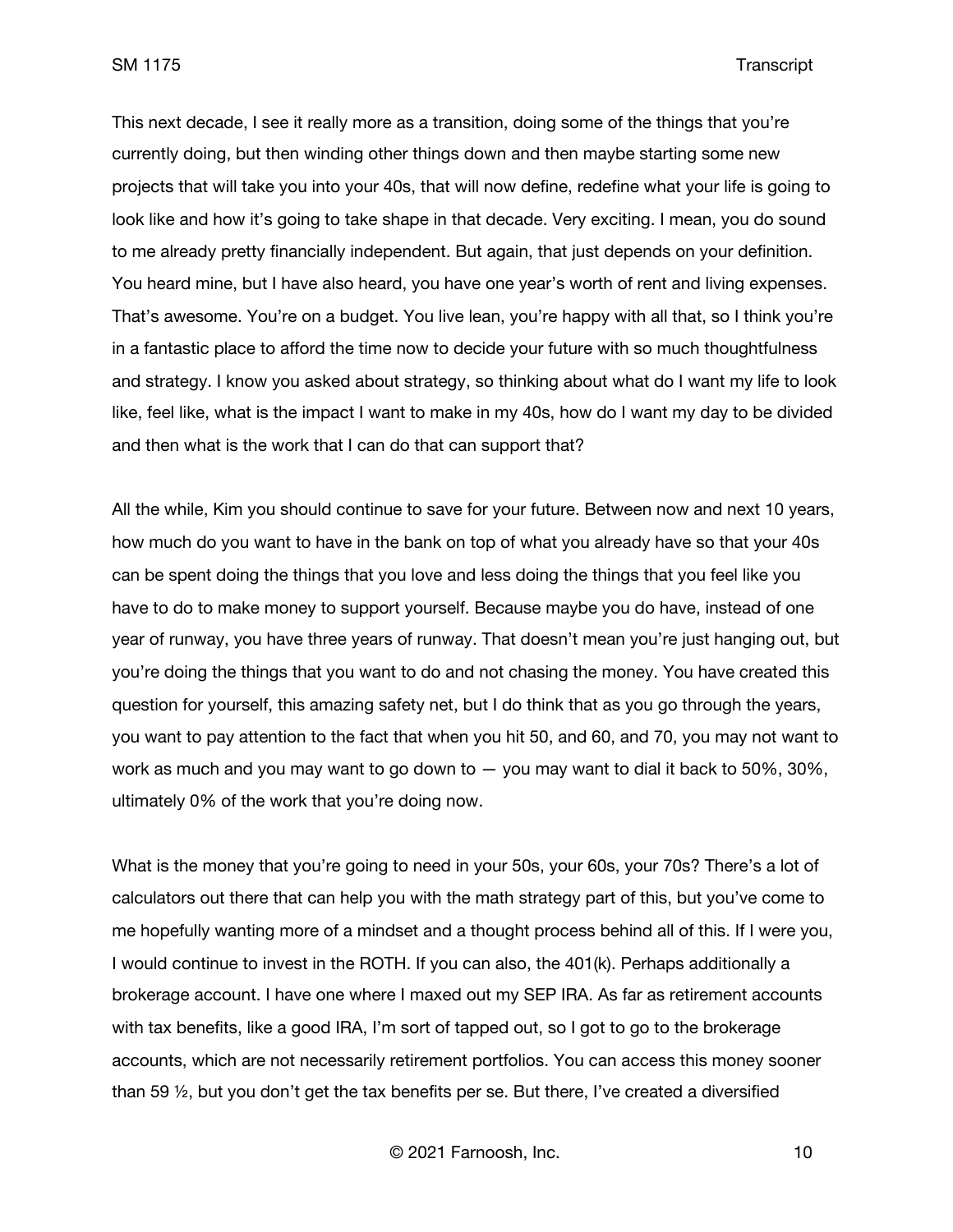portfolio of low fee funds with the intention that I'm not going to use this money until my 60s, so I can be aggressive in my portfolio allocation. That's it. That's sort of the general advice that I would give you. I think it's so great. It's so awesome actually to hear from an artist to say, to declare, "I am financially comfortable." That is So Money. That is So Money, Kim. I'm so happy for you, inspiring proof that you can be a creative, and pursue a passion and be financially successful. Thank you for sharing your story.

We're going to round out this episode with a home buying question, another home buying question. But this time about a second property. Our listener asked this, "Farnoosh, I really enjoyed your latest episode on buying a home in this market. My husband and I bought a single-family home in 2017. Now, we're thinking of buying an investment property. We thought about that for a while now and my question is this. Do you recommend buying an investment property in this market? We want a multifamily home, but of course, the prices have shot up in the last year. If we do decide to make the leap, what should we be aware of? We put down 20% on our home and I believe for an investment property, you need to put down at least 20% as well."

You're right my friend, that when it comes to borrowing for a second property, banks are far more critical of your finances. This is why. Because if let's say you lose your job or for whatever reason, you can't afford both of the mortgages, which mortgage you thinks is going to fall to the cracks first, or which house is more likely to end up in a foreclosure? It's often that second home, because it's not your primary home. Why would you give up your primary home if you could can first just give up the vacation house or at the rental property? Banks are aware of this, and so they do want you to have more skin in the game. Usually, 20% if not more from a borrowing standpoint, some things to just be prepared for.

The math you really want to do for yourself is to calculate your monthly expenses related to paying the mortgage, the taxes, the maintenance, all of it and have a real understanding of what you can potentially rent this home out for. So look at what rents are currently in the market, also keep your eye out for things like job growth in the area, the number of people that are moving in versus moving out, all of these trends are critical and informative because it may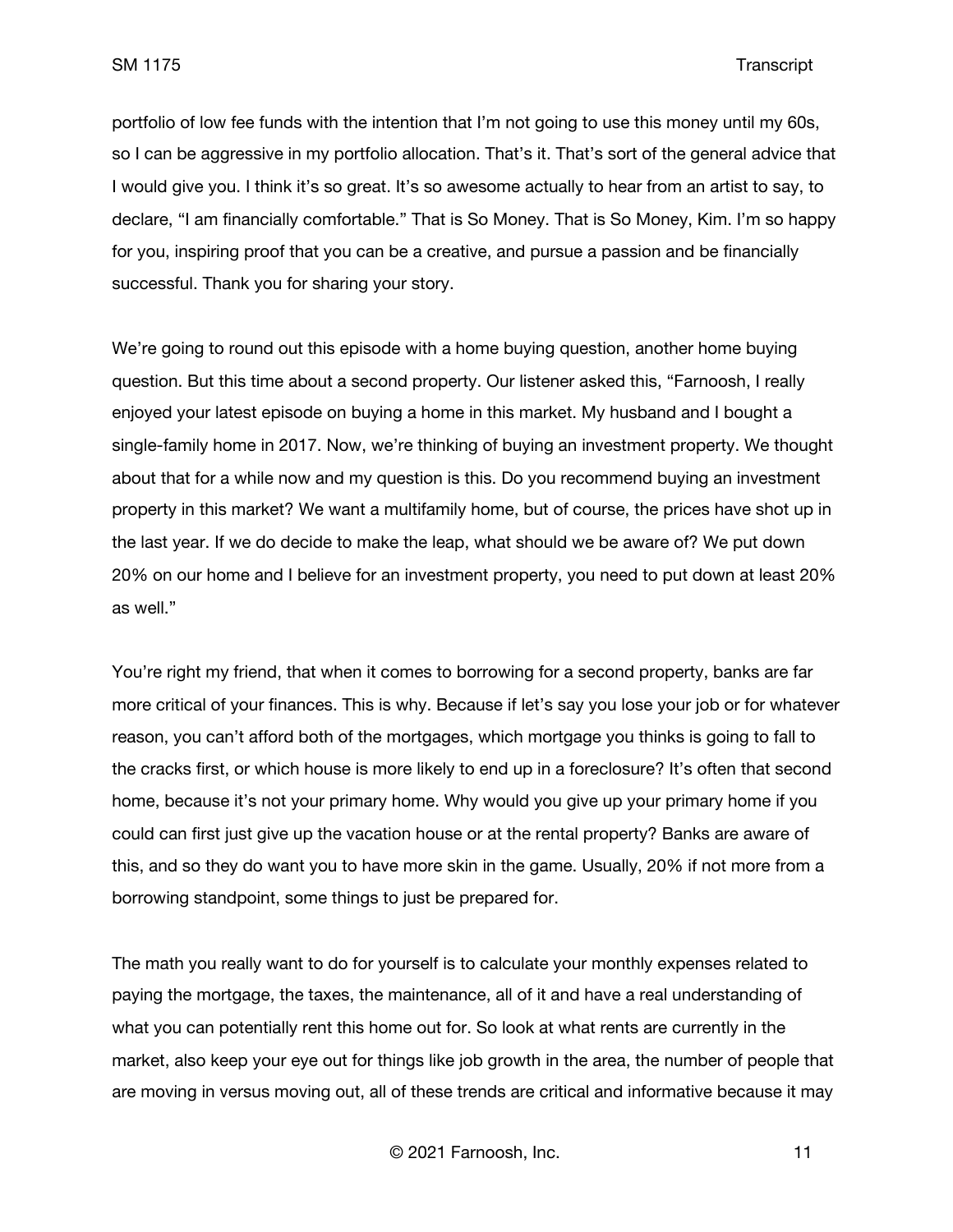give you a sense of what are the long-term rent conditions in your market. You want to buy an investment property in the market ultimately where the rental market is brisk and that prices are at worst stable at best growing. Some people have had more success creating a net positive cash flow through Airbnb, you can usually earn more on a nightly basis, on a per night rate than sometimes like for the month. But it depends on the type of landlord you want to be. Do you want to entertain a new person every night or every week, or do you want to have that one family that, one tenant every year and just keep it a little bit more consistent that way?

This is an oversimplification. Obviously, I'm not an investment property expert, but I've done so much research on this. I've even had an investment property at one point, so I do know quite a bit. And at the very minimum, you want to be doing this sort of math of cash outflow versus cash inflow. Then you got to think about what is my time worth. We don't often talk about that. So yeah, you might be netting out \$75 a month, but is that worth your time. When you factor in things like being on call, having to deal with tenants, which may not be your jam. If it's \$500 a month, maybe that's more worth it to you. You have to figure out what is worth it to you. It's not enough just to be like a dollar positive every month. You want to be positive enough where this feels like a worthwhile project, an undertaking in addition to an investment.

Then last, an investment property ideally appreciates in value or stays flat, so let's assume you are cash flow positive every month, but let's say your equity in the home, the value of your equity plummets or drops because your market suddenly becomes a buyers' market not a sellers' market. This is something else to keep in mind if you ever have to sell the property and what you pay today turned out to be less in the moment that you want to sell. That can potentially erase whatever cash flow gains you've made in the years prior depending on how severe the drop in value is. So kind of map out these worst-case scenarios. Let's say your cash flow is \$500 a month, positive and you're like, at minimum, I am sticking with this property for five years. If your home value drops 10%, in other words, your equity, your cash out is 10% less than what you put in, will you walk away still profitable? What about a loss of 20%? What about a loss of 15%?